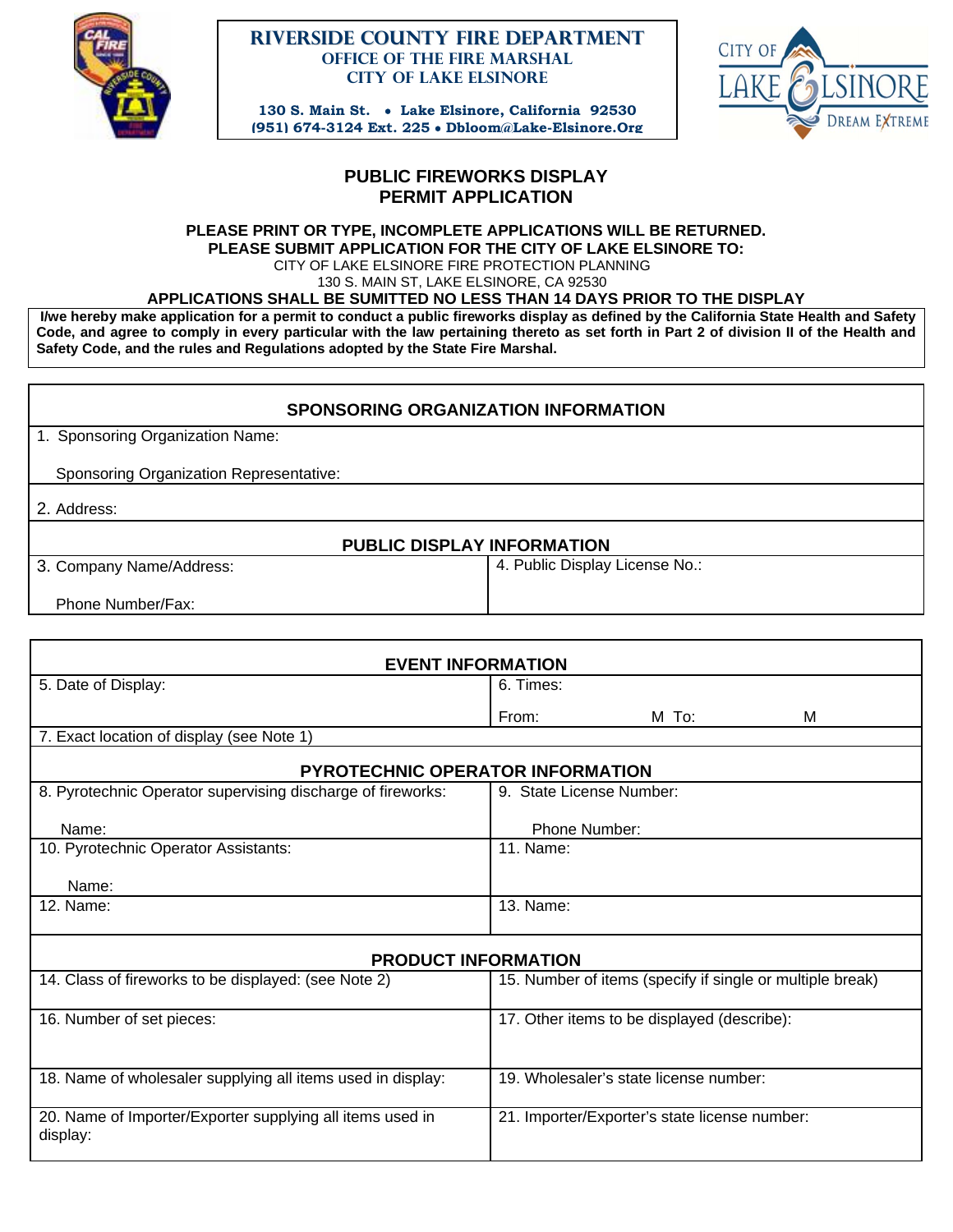| <b>STORAGE INFORMATION</b>                                           |  |  |
|----------------------------------------------------------------------|--|--|
| 23. City and State:                                                  |  |  |
|                                                                      |  |  |
| 25. Route(s) used:                                                   |  |  |
| 27. City:                                                            |  |  |
|                                                                      |  |  |
|                                                                      |  |  |
| 29. Location of storage of unused/unfired product (if<br>applicable) |  |  |
|                                                                      |  |  |

#### **INSURANCE INFORMATION**  30. Policy number of Employees Compensation Insurance (Attach copy to Permit) 31. Policy number of Public Liability Insurance (attach copy)

**In affirming my signature hereon, I realize that as the permittee, I am responsible for compliance with all provisions under which this permit may be granted, including the filing of reports required by Title 19, California Code of Regulations. I further affirm that I am an authorized agent for the public display license listed hereon, as required by California Health and Safety Code, Section 12583 and Section 8.52 of The Lake Elsinore Municipal Code.** 

| .<br>O1011<br>--<br><b>DF</b><br><b>LICAN</b><br>SIGNAT.<br>UKE<br>nг | DATE: |
|-----------------------------------------------------------------------|-------|
|                                                                       |       |

Use space below for additional information (attach additional sheet(s) if necessary) NOTES

 1. Provide dimensioned plot plan diagramming the area, which the display is to be held. Plot plan shall include the placement of devices, location from where operator will discharge fireworks, location of any performers, location of the audience and the lines behind which the audience will be restrained. Additionally, show the location of highways, overhead obstructions, nearby trees, telephone lines and other lines of communication. When necessary, a sectional drawing shall be provided.

2. Include complete description of all fireworks to be displayed, specifying if single or multiple break shells. If set pieces are used, they shall be described in detail. Provide complete description of additional items to be displayed.

3. Insurance Required: An original Certificate of Insurance must be filed with this application, which complies with the following requirements (refer to Section 993, Title 19 and 12611, California Health & Safety Code):

• The deductible (if any) may not exceed fifteen thousand dollars (\$15,000.00). Limits of bodily injury and property damage may be not less than one million dollars (\$1,000,000.00) combined single limits for each occurrence annually.

• The licensed pyrotechnic operator supervising/discharging the display, City of Lake Elsinore, Lake Elsinore Fire Department, Riverside County, Riverside County Fire Department, California Department of Forestry and Fire Protection and the State of California, its officers, agents, employees, and servants must be included as additional insured's.

• A statement must be included that the insurer will not cancel the insured's coverage without 15 days prior written notice to the State Fire Marshal and the Riverside County Fire Department.

• The City of Lake Elsinore / County of Riverside / Fire Department shall not be responsible for any premiums or assessments involving the policy.

### **OFFICE USE ONLY BELOW LINE**

| Permit for Transportation of Fireworks for Display to be<br>held:<br>(DATE) | is Hereby:<br>Granted | Denied |
|-----------------------------------------------------------------------------|-----------------------|--------|
| Name:                                                                       | Title:                |        |
| Signature:                                                                  | Date:                 |        |

| Permit for Public Display of Fireworks to be held:<br>$\vert$ (DATE) | $\parallel$ is Hereby:<br>Granted<br>Denied |
|----------------------------------------------------------------------|---------------------------------------------|
| Name:                                                                | Title:                                      |
| Signature:                                                           | Date:                                       |